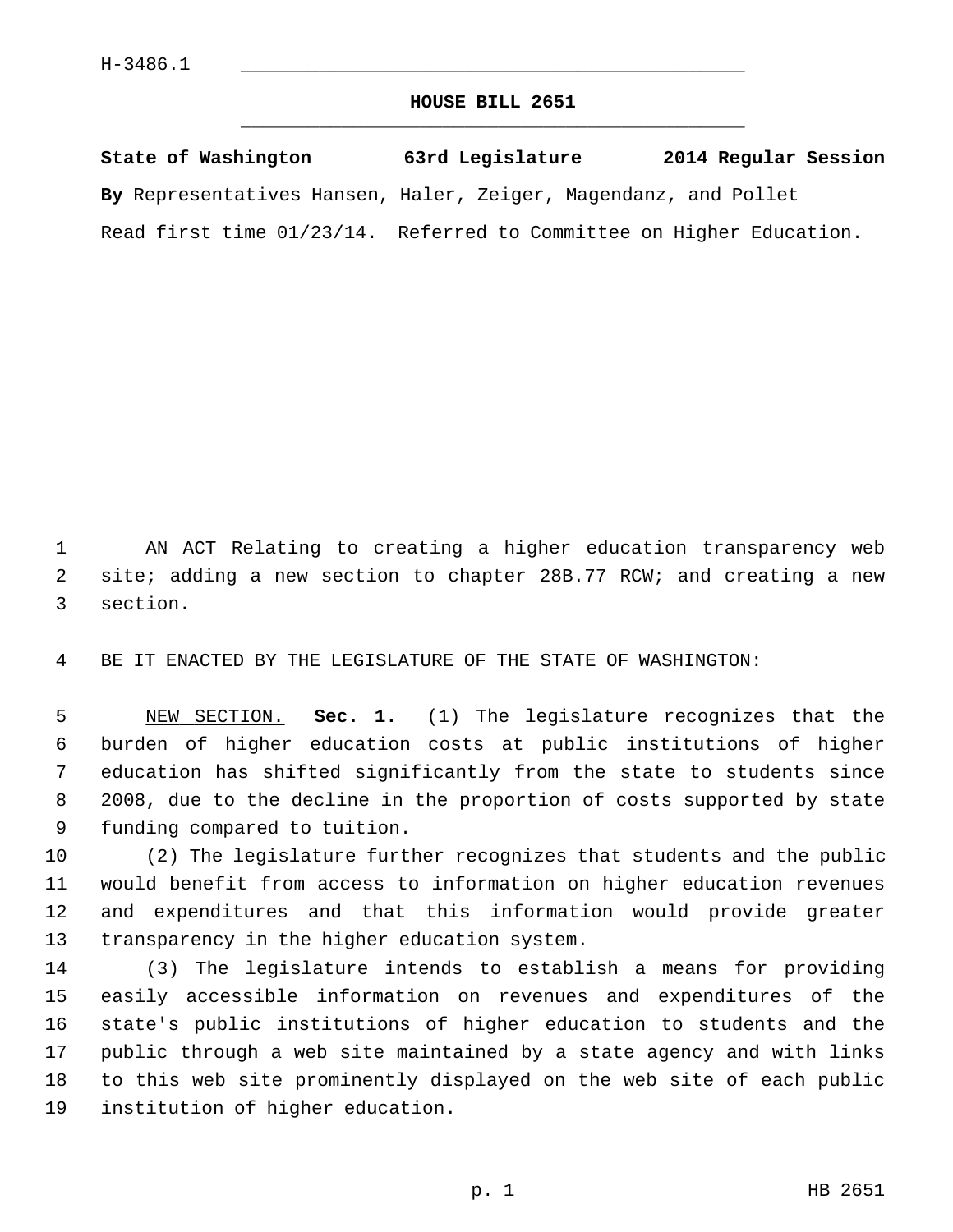1 NEW SECTION. **Sec. 2.** A new section is added to chapter 28B.77 RCW 2 to read as follows:

 3 (1) By January 1, 2015, the council shall create a higher education 4 transparency web site as a means for providing easily accessible 5 information on revenues and expenditures for each institution of higher 6 education.

 7 (2) In developing and maintaining the higher education transparency 8 web site the council shall:

 9 (a) Ensure the web site is easily accessed by students and the 10 public;

11 (b) Ensure data is collected and displayed in accordance with laws 12 relating to confidentiality and public records in chapter 42.56 RCW;

13 (c) Wherever possible, use data from existing data sources 14 including the higher education revenue and expenditure data of the 15 legislative evaluation and accountability program committee, data 16 submitted to the office of financial management, and data collected by 17 the state board for community and technical colleges and the 18 institutions of higher education;

19 (d) Include historical data to allow year-to-year comparisons;

20 (e) Analyze and display the data in order to communicate the 21 relative size of revenues and expenditures for each institution of 22 higher education in an easily accessible and understandable format;

23 (f) Provide basic enrollment and program information for each 24 institution of higher education for context;

25 (g) Provide a link to any audit reports available to the public or 26 issued by the office of the state auditor for each institution of 27 higher education; and

28 (h) Update the web site each year.

29 (3)(a) Unless otherwise directed by the council by rule, the major 30 revenue categories must include the following:

31 (i) Athletics;

- 32 (ii) Investment income;
- 33 (iii) State funding for operations and capital expenditures;
- 34 (iv) Tuition;
- 35 (v) Grants, contracts;
- 36 (vi) Gifts; and

37 (vii) For the University of Washington, patient services.